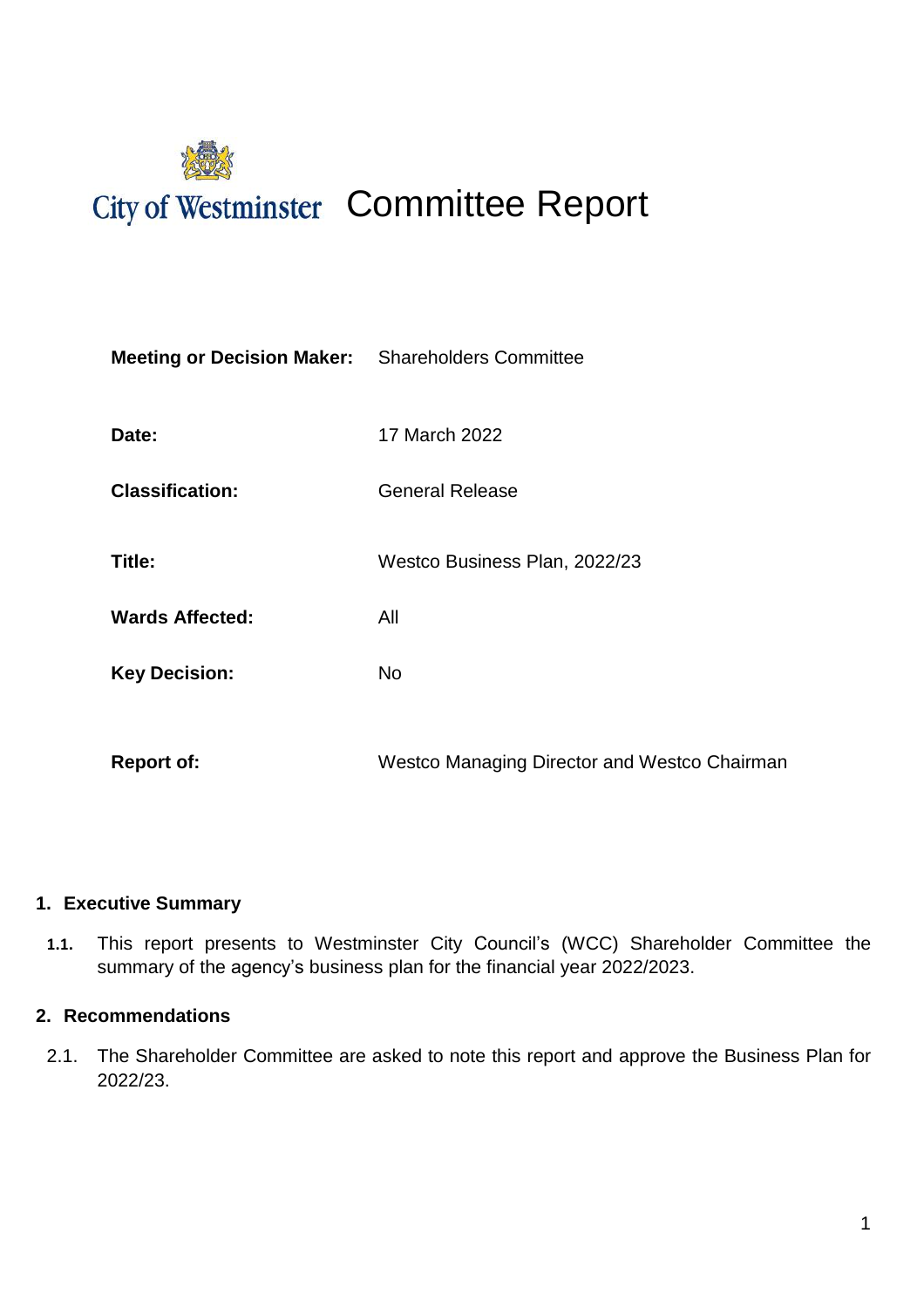### **3. Background, Including Policy Context**

- 3.1. Westco has operated as an agency since its constitution in 2007/8, selling marketing and communications expertise to the public sector and providing Westminster City Council with communications, research and engagement services for critical projects and services as required. Since its launch, Westco has employed over 100 communications professionals, trained more than 800 public servants, and developed more than 15 heads of communications providing WCC staff opportunities to further their careers and bring back experience to the council.
- 3.2. Westco has undertaken over 40 audits and reviews of public sector organisations' communications functions, including the Cabinet Office, placed over 50 interim professionals, and worked with Leaders and Chief Executives from local authorities of every political hue. To the best of our knowledge, Westco is the most successful local authority-owned marketing and communications agency in the UK and achieved industry recognition as such in 2016, winning the Chartered Institute of Marketing (CIM) Agency of the Year award.
- 3.3. Westco's workforce remains committed to the agency's mission and objectives. In the latest staff survey completed in November 2021, more than 90% of Westco employees reported that they enjoy working for Westco, that they have a clear understanding of values, objectives, and quality standards and that they are treated fairly and with respect. Only 40% however reported that they are satisfied with remuneration/total benefits package, an area Westco scores consistently low across staff surveys and a key driver of staff turnover particularly in the current employment market.
- 3.4. Westco provides the following services:
	- 3.4.1.Communications consultancy, which includes reviews of communications functions, narrative development, strategy, media training, board-level advice and guidance. (Estimated 10% of turnover).
	- 3.4.2. Interim/managed placement of communications professionals, such as heads of communications, media, internal communications, marketing and digital specialists, including outsourced communications contracts. (Estimated 60% of turnover).
	- 3.4.3. Digital marketing, including strategy, content, analytics and media buying via partnerships. (Estimated 10% of turnover).
	- 3.4.4. Research and engagement, including qualitative and quantitative research services, evaluation, data visualisation, consultation, engagement and event management. (Estimated 7% of turnover).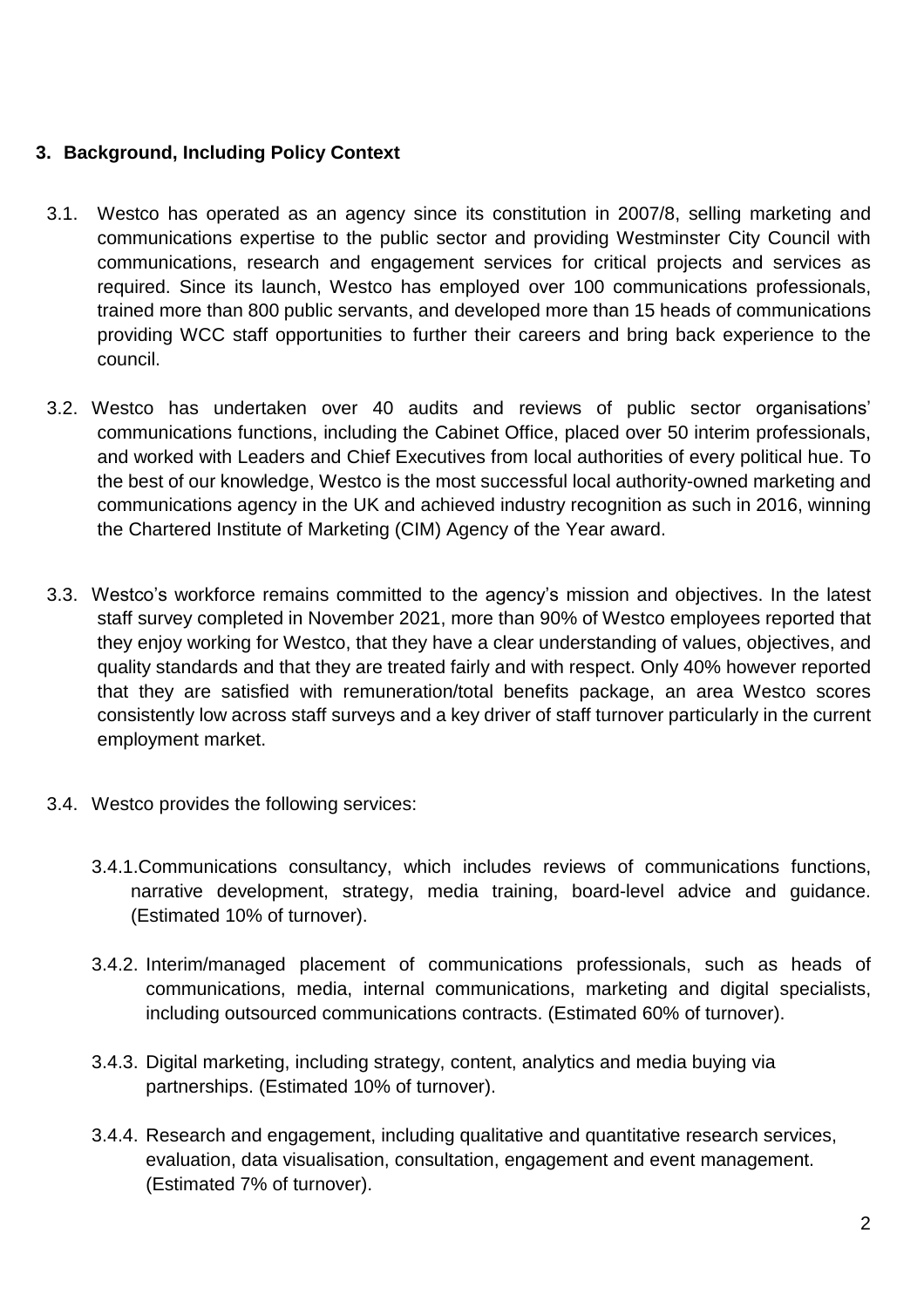- 3.4.5. Creative services, including branding, content and graphic design. (Estimated 12% of turnover).
- 3.4.6.Academy training, including thought leadership events, live online, pre-recorded and inperson training

### **4. Summary of performance for the financial year 2021/22 (Q1-Q3)**

- 4.1.For the financial year 2021/22 (Q1-Q3) Westco set a turnover target of £3.8m and a break-even profitability target. This reflected the expected impact of the WCC Communications and Engagement restructure, and the ongoing impact of the pandemic.
- 4.2.Table 1 below shows performance during the first 9 months of the financial year against set targets.

| <b>Description</b> | Target (Q1-Q3) | <b>Achieved</b> | % variance |
|--------------------|----------------|-----------------|------------|
| Turnover           | £2.85m         | £3.17m          | $+11.2%$   |
| Profitability      | Break even     | £97,881         |            |
| New sales          | £0.9m          | £1.28m          | $+42%$     |

### **Table 1 2021/22 Performance up to end of the end of Q3**

- 4.3.While the impact from the WCC restructure and the pandemic has been significant, increased turnover and profitability from new services launched in this financial year and improved performance on existing clients resulted in the agency exceeding its set targets. During Q1-Q3, Westco generated a turnover of £3.17m exceeding by 11.2% its set turnover target. The agency also generated a profit of £97,881 exceeding its break-even target for this period.
- 4.4. During this period, Westco operated in a challenging environment due to the COVID-19 pandemic and the restructure of the communications department within WCC. To mitigate the impacts of the pandemic and WCC restructures, Westco proactively developed and launched three new service areas in the last year which were further developed in this financial year: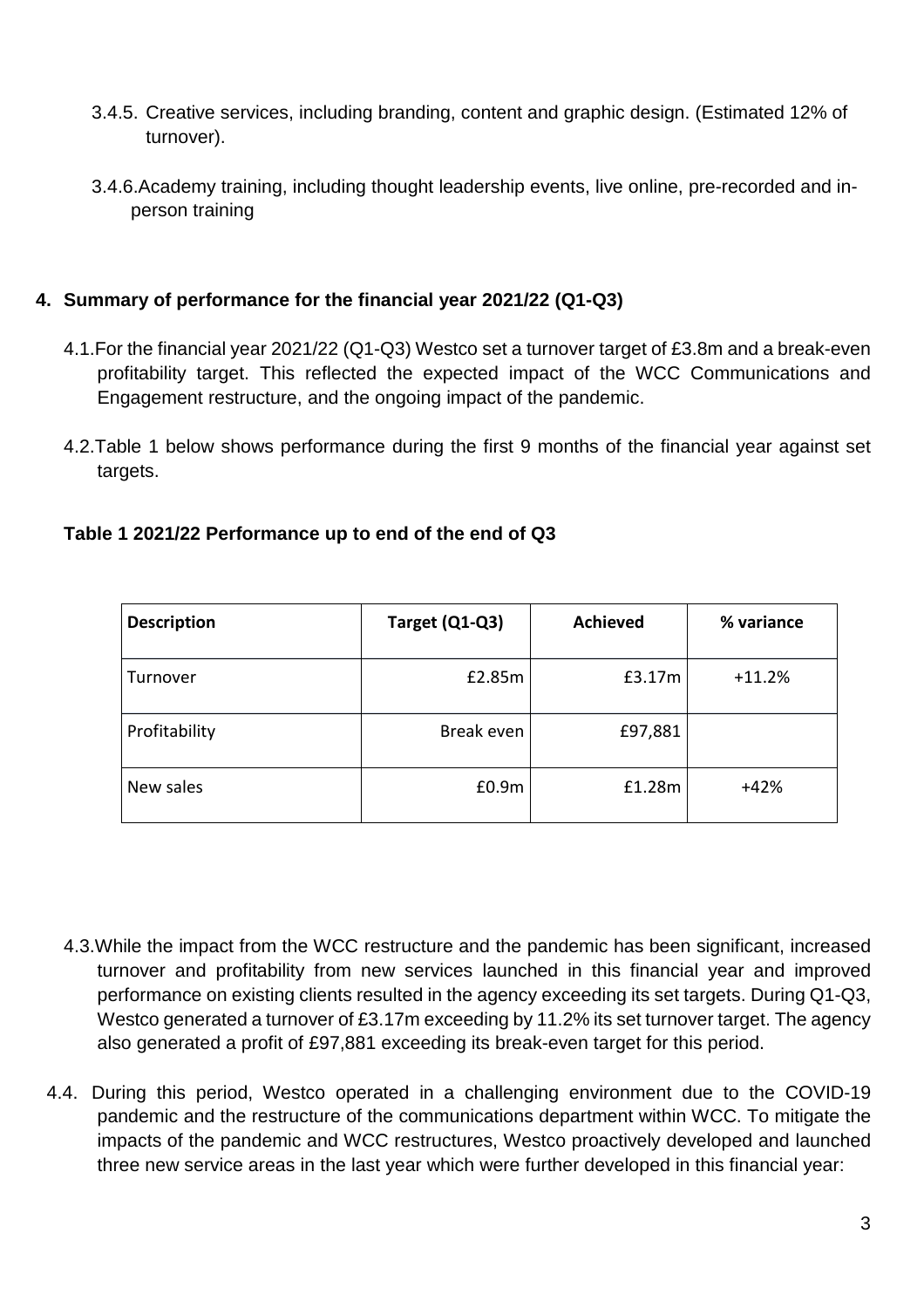- 4.4.1.**Campaign Hub**: We developed digital marketing capabilities quickly to meet emerging needs in the sector, including media buying, through our partnership with the Council Advertising Network (CAN). This innovative hub approach brings councils together to address common communications issues. Westco develops free campaign strategies, resources, pools budgets, develops media buying strategy and shares analytics on the effectiveness of digital marketing campaigns.
- 4.4.2.**Westco Works**: We increased our placement of expert communications specialists to external clients to support both emergency requirements (e.g., resources to support a council's response to the pandemic) and emerging areas of practice (e.g., digital experts). We are also in discussions with existing clients to develop more formal and longer-term partnerships supporting them with their longer term aspirations for communications and engagement.
- **4.4.3.Community engagement:** following the restructure of the Communications team at WCC, much of the Westco capability serving WCC with Communications and Engagement services changed employment or remained in roles out of scope of the review. The lead Director previously leading our WCC team has been responsible since the review for the development of a community engagement practice for external clients. In the third quarter of this financial year Westco secured its first external clients for community engagement services.
- 4.4.4.**Westco Academy**: We increased the volume and standard of thought leadership, networking and training services to public and third sector communicators through the Westco Academy. More than 800 people attended Westco Academy events in 2021.
- 4.5. Activity across these areas exceeded financial and developmental targets allowing Westco to mitigate lost revenue and exceed its set targets for the three quarters of the financial year 2021/22. The development of new capabilities in these areas and their successful commercialisation, over and above core contracts.

# **5. Summary of the business plan for the financial year 2022/23**

- 5.1. Westco is committed in its mission to "improve people's lives through strategic communications, challenge the status quo and push at the boundaries of innovation". Based on this mission, the 2022/23 business plan will be based on leveraging innovative work that has generated both financial returns and required social impact this financial year. Key targets for the financial year 2022/23 include:
	- 5.1.1. Maintaining turnover to 2021/22 levels (£3.8m or above). Westco is aiming to maintain rather than increase its turnover due to further forecast reductions in the turnover generated from services to Westminster City Council.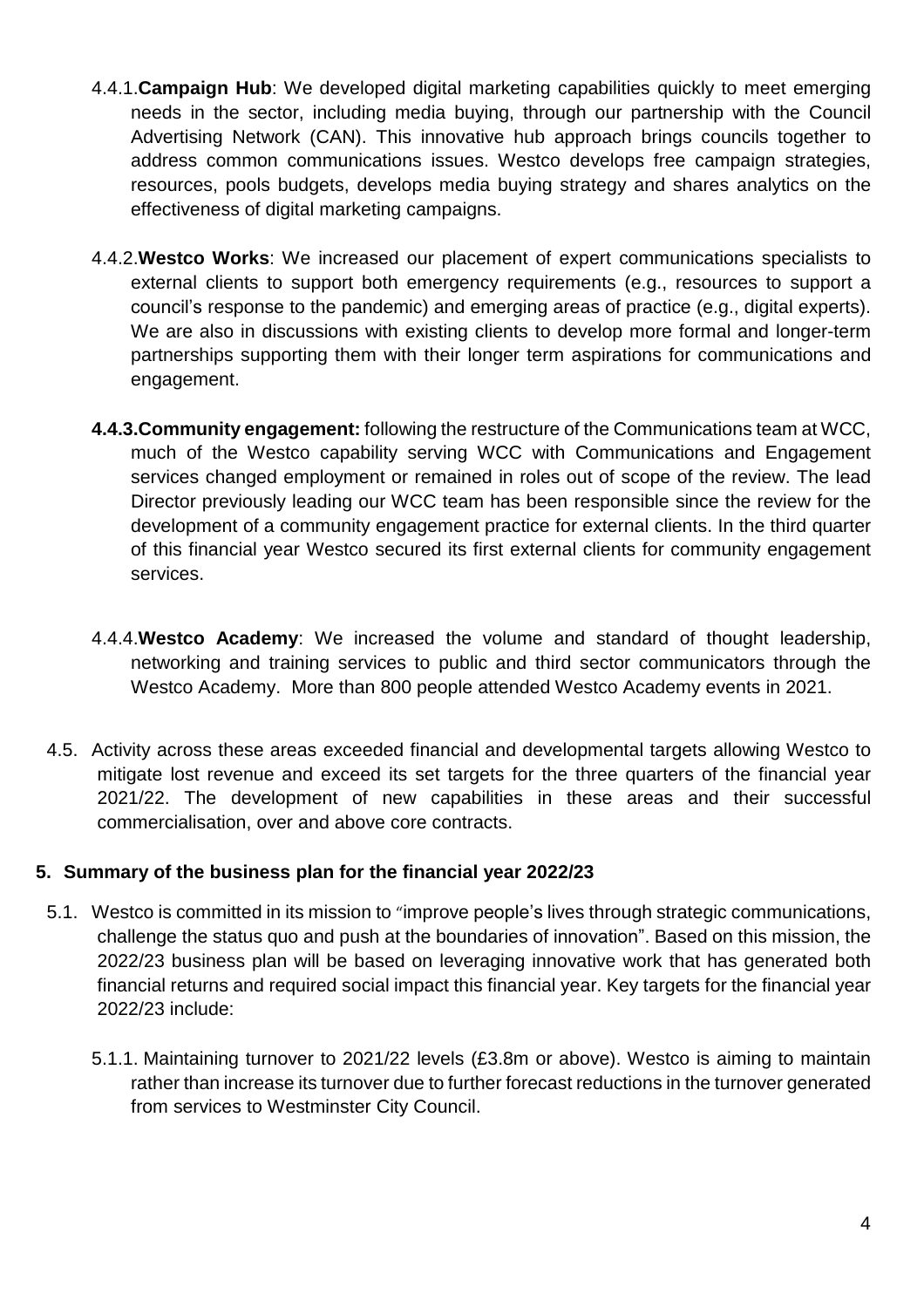- 5.1.2.Increase our sales target to external clients to mitigate reduced turnover from Westminster City Council and strengthen our external client base, particularly Campaign Hub and "Westco Works" clients.
- 5.1.3.Reduce an increased risk of staff turnover particularly in critical delivery and management positions by exploring retention strategies including the possibility of establishing alternative governance models that provide employees with ownership in their work (e.g. Mutuals).
- 5.2.Appendix 1 lists financial targets for 2022/23.
- 5.3.The agency is developing a delivery plan to enable it achieve objectives set out in the business plan, based on the below priorities:
	- 5.3.1.Improving new business development capabilities to strengthen partnerships with existing clients and establishment of new client relationships in our target markets.
	- 5.3.2.Professionalisation of innovative services such as Westco Works, the Campaign hub and Westco Academy by developing the procedures and processes needed to allow for growth in the financial year 2022/23.
	- 5.3.3.Development of our workforce through the implementation of a retention and talent development strategy and the review/assessment of alternative governance models that support long term employee commitment, retention and development.
	- 5.3.4.Strengthening of our financial management and reporting procedures to reflect the development of Westco from an agency with distinct practices to a more integrated one bringing all services together to support client needs.
	- 5.3.5.Strengthening our governance by proposing to the Shareholders' committee the appointment of non-Executive Directors.
- 5.4.A draft business plan is provided to the Committee as Appendix 2 to this report. The committee should note that the business plan will be reviewed and updated at the end of this financial year and will be subject to ongoing, quarterly reviews and updates throughout the new financial year.

# **Key risks**

5.5. Appendix 3 sets out the risks identified as key to the delivery of the 2022/23 business plan based on current assumptions. Each risk has been allocated an owner and is subject to a structured management process overseen by the agency's Managing Director.